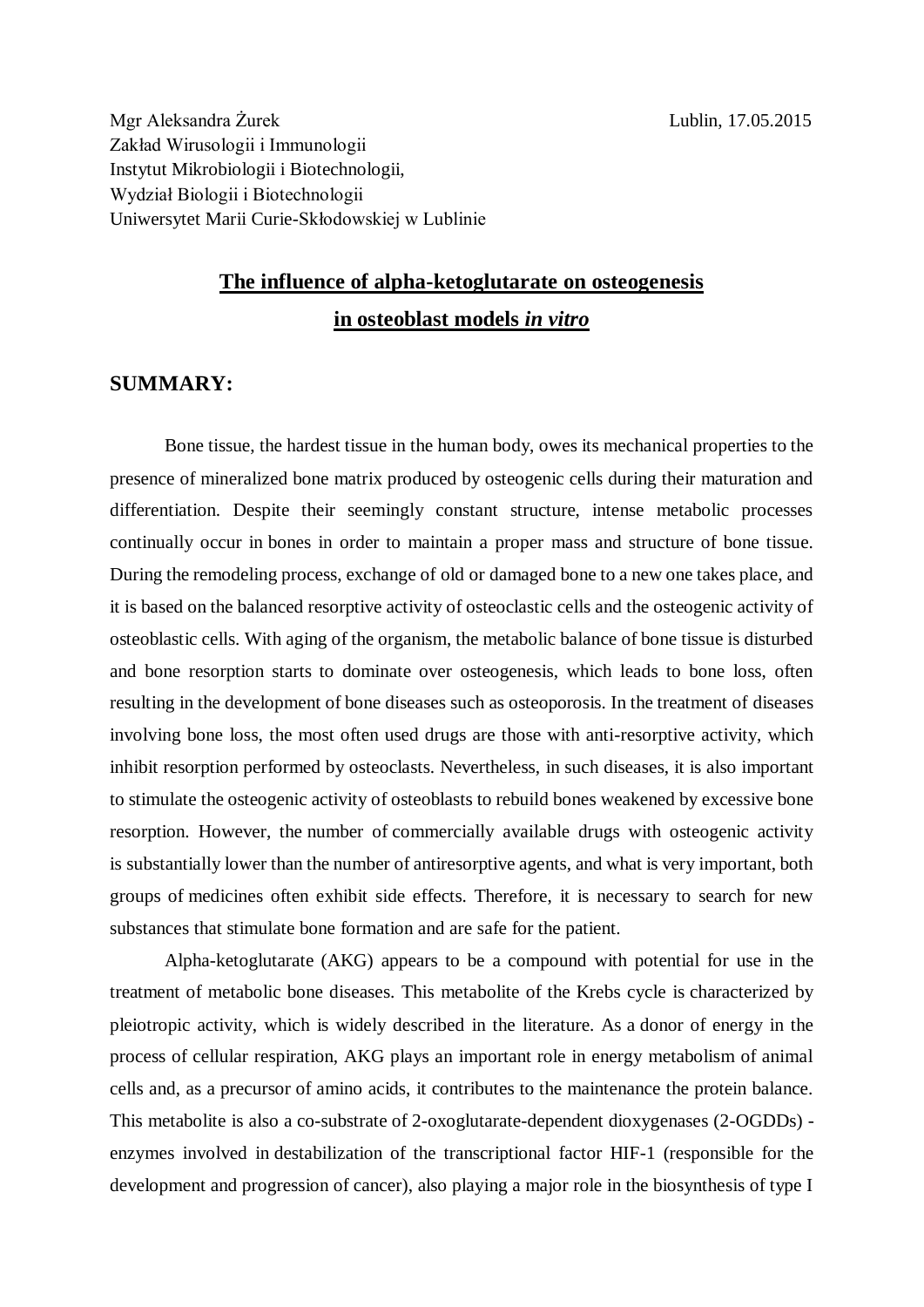collagen - the main protein of bone extracellular matrix. As a ligand for GPR80/99, AKG can also function as a signal molecule and regulate cellular processes connected with growth and differentiation. Exogenous AKG in a form of various salts can be administered as a dietary supplement, because they are well tolerated by the body. It has been shown that supplementation with AKG contributed to complementation of the shortage of proteins in the states of increased proteolysis. This metabolite also showed a protective effect on cells subjected to oxidative stress, as well as immunomodulatory and anti-cancer activity.

In numerous *in vivo* studies, the positive effect on bone mineral density and bone strength was observed after supplementation by AKG. Despite these reports, the mechanism of AKG action on bone tissue is still unknown. It is also unclear whether the anabolic effect of AKG on bone involves direct stimulation of osteogenesis by this compound, given the lack of *in vitro* studies on the effect of exogenous AKG on osteoblasts.

The aim of this study was to evaluate the direct impact of alpha-ketoglutarate (in a form of alpha-ketoglutaric acid disodium salt dihydrate, NaAKG) on the maturation and differentiation of three osteoblast cell lines, which are commonly used as models for the study of osteogenesis *in vitro*, and to determine the impact of NaAKG on the mineralization of bone matrix produced by osteoblasts.

In the experiments, the following cell lines were used: hFOB 1.19 (human normal preosteoblasts), MC3T3-E1 (mouse normal preosteoblasts), and Saos-2 (human cancer osteoblasts). In the first stage of the study, the effect of a wide range of NaAKG concentrations on osteoblast proliferation was investigated by MTT and BrdU methods. Secondly, the effect of this compound on cell viability was examined using NR and LDH assays. Based on the results of the cell viability assays, non-toxic NaAKG concentrations to all three osteoblast cell lines were selected and used in further studies on cell differentiation and mineralization of extracellular matrix produced by osteoblasts. By the qRT-PCR method, the influence of NaAKG on the expression of genes encoding protein markers of the early stage (*ALPL, COL1A1, IBSP*) and late stage (*SPP1, BGLAP*) of osteoblast differentiation was investigated. The level of production of those markers in cells was further examined after the incubation of osteoblasts with NaAKG. ALP activity was determined by the colorimetric method and *in situ* staining, the cellular amount of collagen type I was measured by Western blotting, and protein levels of BSP II, OPN, and OCN were determined by the ELISA assay. The level of extracellular matrix mineralization was determined by Alizarin Red S staining. Additionally, the ability of NaAKG to induce apoptosis and necrosis in Saos-2 cells (Hoechst 33342 and propidium iodide staining) and the influence of NaAKG on the migration of Saos-2 cells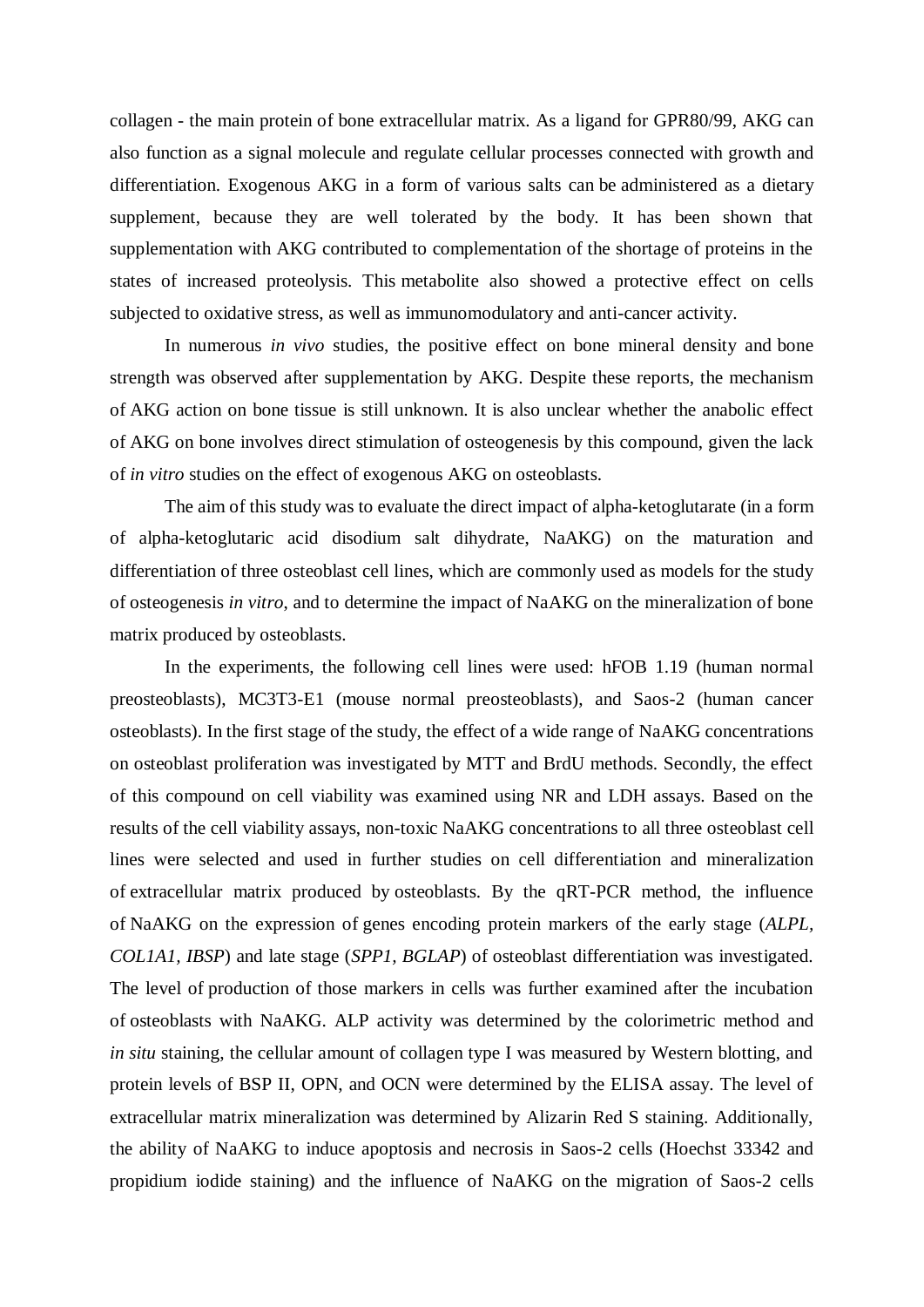(scratch assay) were investigated. In the last stage of the study, the level of mRNA (by the qRT-PCR method) encoding the GPR80/99 protein (the receptor for which AKG is a ligand) as well as the presence of the GPR80/99 protein (by Western blotting and immunofluorescence staining) were investigated in osteoblast cell lines. Also, the functionality of the receptor after its stimulation by alpha-ketoglutaric acid or NaAKG (by the IP-One ELISA assay) was tested.

## **After carrying out the above experiments, the following results were obtained:**

- NaAKG at concentrations up to 10 mM did not affect the proliferation of cell lines hFOB 1.19, MC3T3-E1, and Saos-2, while at a concentration in the range of  $25 - 200$ mM, it inhibited their proliferation.
- NaAKG at concentrations below 50 mM was non-toxic to the tested osteoblast cell lines; therefore, concentrations of 5, 10, and 25 mM NaAKG were selected for the research on cell differentiation.
- NaAKG increased gene expression and production of the protein markers of early and late stage of osteoblast differentiation as well as the mineralization of bone matrix in normal osteoblast cell lines: hFOB 1.19 and MC3T3-E1.
- NaAKG increased gene expression of early and late differentiation markers, but decreased their protein level and inhibited mineralization of bone matrix produced by cancer cell line Saos-2.
- NaAKG induced apoptosis in Saos-2 cells.
- NaAKG significantly inhibited the migration of Saos-2 cells.
- The presence of GPR80/99, for which AKG is a ligand, was detected in cell lines hFOB 1.19, MC3T3-E1, and Saos-2. The presence of this protein in osteoblasts has not been described before.
- It was shown that GPR80/99 is a functional receptor in the tested osteoblast cell lines and is activated by alpha-ketoglutaric acid, but is not activated by the NaAKG in the range of the concentrations tested.

The assessment of the alpha-ketoglutarate impact on the osteogenesis *in vitro* contributed to extension of the knowledge about the effects of this compound on bone tissue, and it is also a complement to the results obtained in numerous independent *in vivo* studies. Based on the results of the research carried out in this study, it can be concluded that alphaketoglutarate exhibits the potential to be used in the prevention or/and therapy of bone diseases